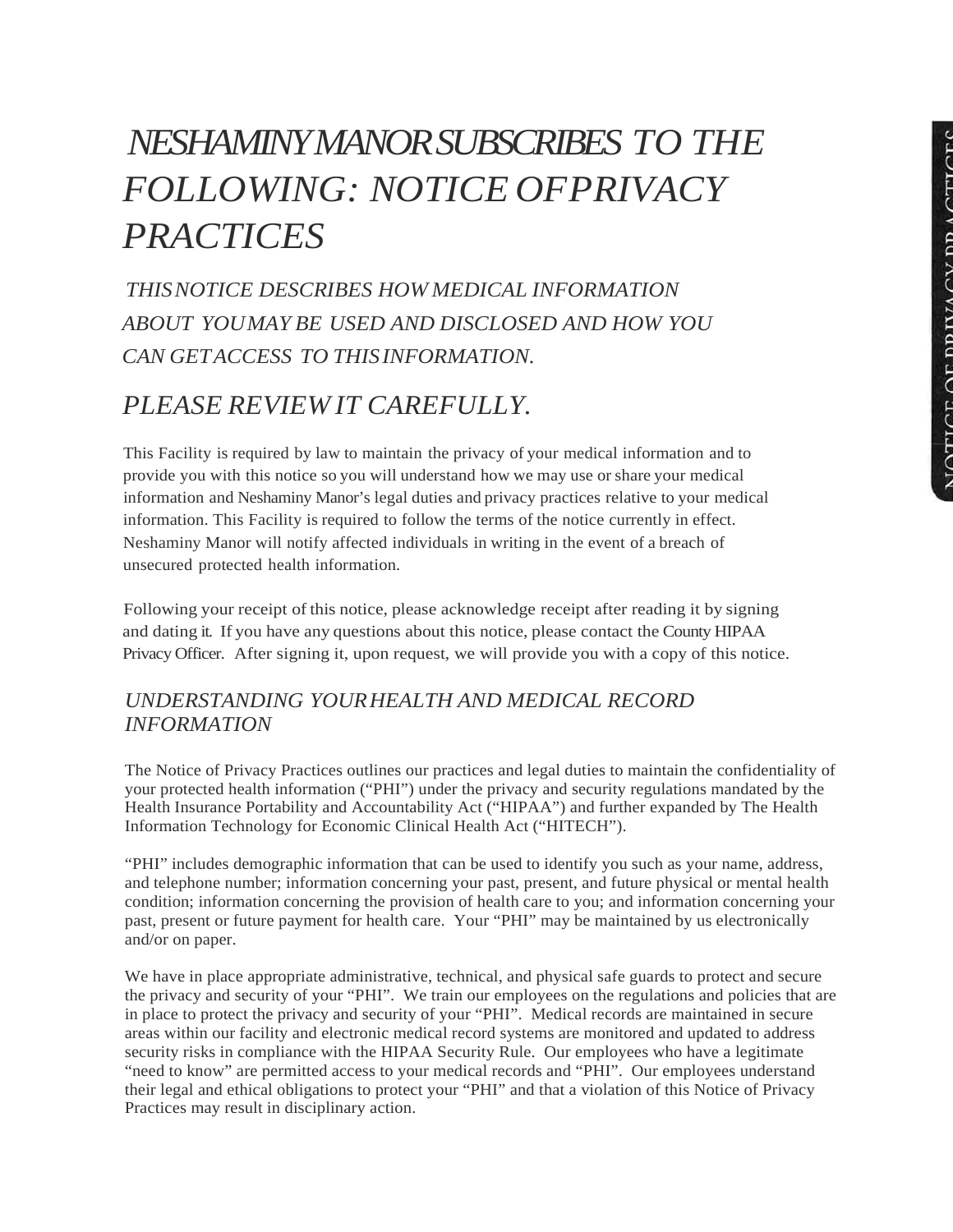Every time you receive services from Neshaminy Manor, documentation in your health/medical record is made. Typically, this record contains information about your condition and the treatment that we provide. We use and disclose this information to:

- Plan your care and treatment
- Document the care you received
- Educate health professionals
- Provide information for medical research
- Provide data for Neshaminy Manor planning
- Help transition your care to persons arranging for or directly providing for your care in the Community following your discharge.
- Communicate with other health professionals involved in your care
- Provide a means by which an insurance company can verify and pay for services
- Provide information to public health officials
- Evaluate and improve the care we provide

#### *HOW WE MAY USE AND DISCLOSE YOUR MEDICAL INFORMATION*

The following categories describe the ways we may use and disclose your medical information. We are unable to describe every possible way that we may use or disclose medical information under each category below. However, all of the ways we are permitted or required to use and disclose information will fall into one of the categories.

*For Treatment.* We may use medical information about you to provide you with medical treatment. We may disclose medical information about you to doctors, nurses, therapists, or other persons who are involved in taking care of you at this Facility. For example, specialists may need access to your health information. A doctor treating you for a broken leg may need to know that you have diabetes because diabetes may slow the healing process. The doctor may also need to involve the dietitian, the pharmacist and therapist in your treatment plan. Different departments of this Facility also may share medical information about you in order to coordinate your care and provide you with medication, lab work, etc. We may also disclose medical information about you to people outside this Facility who may assist in transitioning your care to community providers, or directly to community providers that may be involved in your care after discharge from this facility. This may include visiting nurses that provide care in your home.

*For Payment.* We may use and disclose medical information about you so that the treatment and services you receive at this Facility may be billed to you, an insurance company, or a third party. For example, in order to be paid, we may need to share information with your health plan about services that Neshaminy Manor provided to you. We may also tell your health plan about a treatment you are going to receive to obtain prior approval or to determine whether your plan will cover the treatment.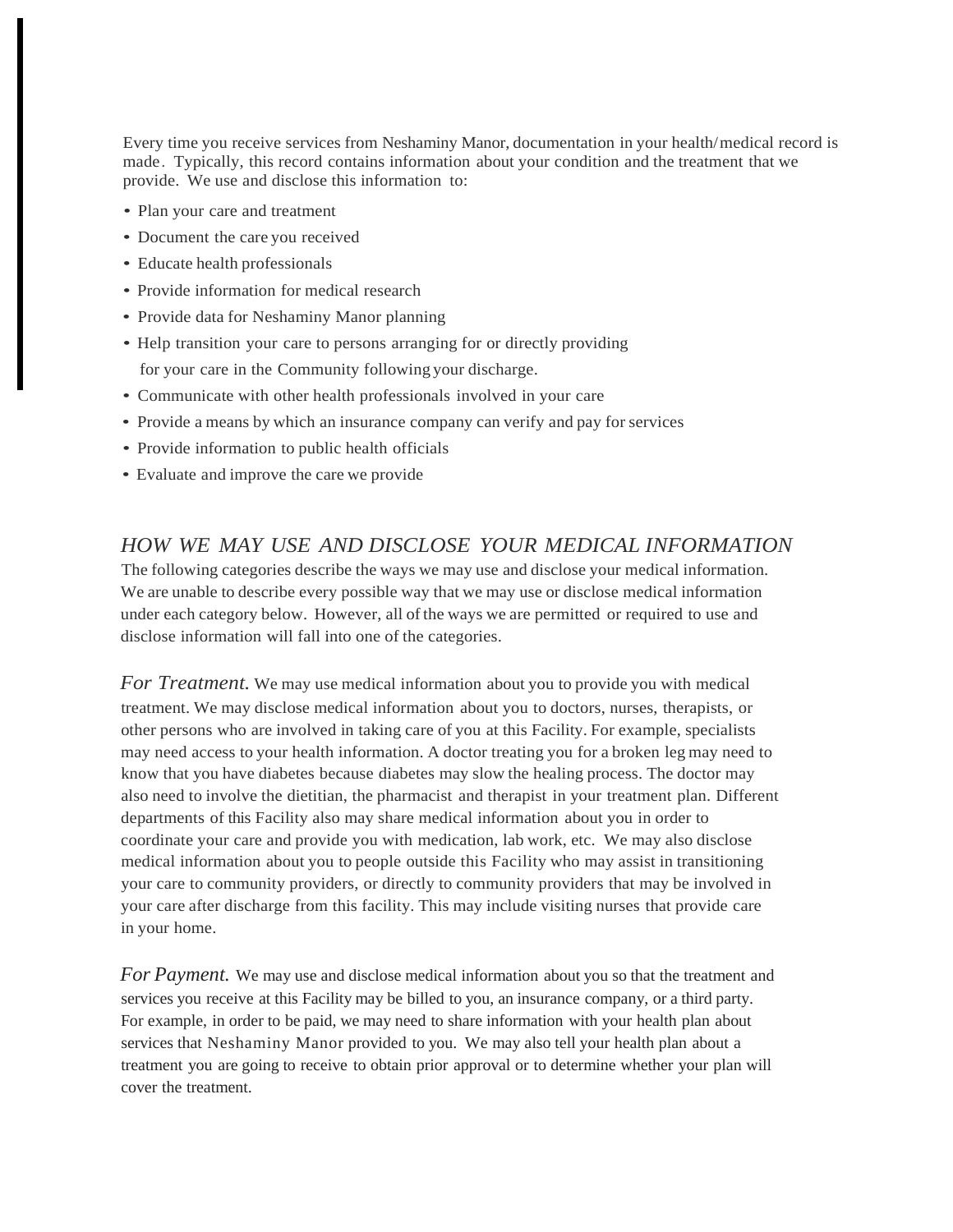*For Health Care Operations.* We may use and disclose medical information about you for health care operations. This is necessary to ensure that all of our residents/patients receive quality care. For example, we may use medical information to review our services for quality improvement or compliance activities. We may combine medical information about groups of Neshaminy Manor residents/patients to evaluate our programs. We may also disclose information to doctors, nurses, therapists and other Neshaminy Manor personnel for review and learning purposes. We may remove information that identifies you so others may see it to study health care and health care delivery without learning the identities of residents/patients.

## *OTHER ALLOWABLE USES OF YOURMEDICAL INFORMATION*

*Business Associates.* There are some services provided in our organization through contracts with business associates. Examples include outside attorneys and a copy services we use when making copies of your health record. When we contract with a business associate to provide these services, we may disclose your medical information so they can perform the job we've asked them to do. We do require that the business associate appropriately safeguards your information.

*Directory Information*. Unless you notify us that you object, we will use your name, location in the facility, general condition, and religious affiliation for directory purposes. This information may be provided to members of the clergy and, except for religious affiliation, to other people who ask for you by name.

*Research.* Under certain circumstances, we may use and disclose medical information about you for research purposes. For example, a research project may involve comparing the health and recovery of all residents/patients who received one medication to those who received another for the same condition. A special approval process evaluates a proposed research project before it is implemented. Before we use or disclose your medical information for research, the project will have been approved through this process. We may, however, disclose medical information about you to people preparing to conduct a research study so long as the medical information they review does not leave the Facility premises.

*Health Information Exchange.* If we participate in a Health Information Exchange or "HIE", as permitted by law, we may share your health information electronically with this exchange in order to provide faster access to information and improved coordination of care to assist providers and others in making more informed decisions. If we participate in an HIE, you will have the opportunity to opt out or in some cases you will be asked to consent to the exchange of information. If you opt out or withhold your consent to the exchange of information through the HIE, your personal health information will continue to be used in accordance with this Notice and the law, but will not be made available through the HIE. If we participate in an HIE, we will do so in a manner that protects the confidentiality, privacy, and security of your information.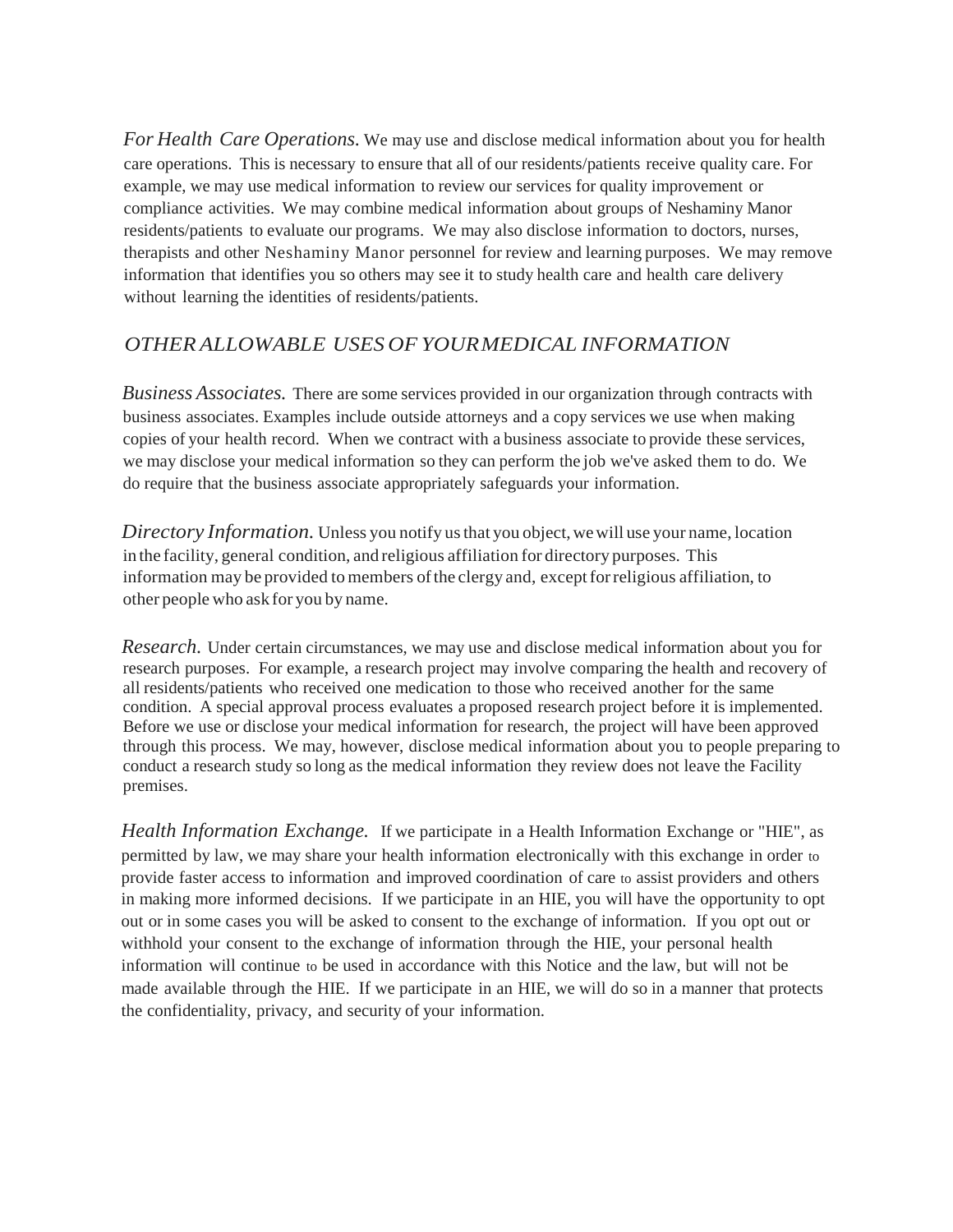*Health CareBenefits and Reminders.* We may contact you to provide appointment reminders or information about treatment alternatives or other health-related benefits and services that may be of interest to you.

*Workers' Compensation.* We may disclose medical information to the extent necessary to comply with laws relating to workers compensation or other similar programs. These programs provide benefits for work-related illness or injuries.

*Reporting.* Federal and state laws may require or permit Neshaminy Manor to disclose certain medical information related to the following:

- Public health risks:
	- prevention or control of disease, injury or disability
	- reporting births and deaths
	- reporting child abuse or neglect
	- reporting reactions to medications or problems with products
	- notifying people of product recalls
	- notifying persons who may have been exposed to a disease
- Reporting abuse, neglect or domestic violence: Notifying the appropriate government agency if we believe a resident/ patient has been the victim of abuse, neglect, or domestic violence.
- Health oversight: We may disclose medical information to a health oversight agency for activities such as audits, investigations, inspections, and licensure.
- Judicial and Administrative proceedings: If you are involved in a lawsuit or dispute, we may disclose medical information about you in response to a court or administrative order, subpoena, discovery request, or other lawful process.

*Law Enforcement.* We may disclose your medical information for law enforcement purposes as required by law or in response to a valid subpoena.

*Correctional Institution.* Should you be an inmate of a correctional institution, we may disclose to the institution or its agents medical information necessary for your health and the health and safety of others.

*IndividualsInvolved inYourCareorPayment for YourCare.*Unless you object, we may disclose medical information about you to a friend or family member who is involved in your care. We may also give information to someone who helps pay for your care. We will only disclose the information, which is directly relevant to the person's involvement in your care, or payment related to your care. We may disclose medical information about you to an entity assisting in a disaster relief effort so that your family can be notified about your condition, status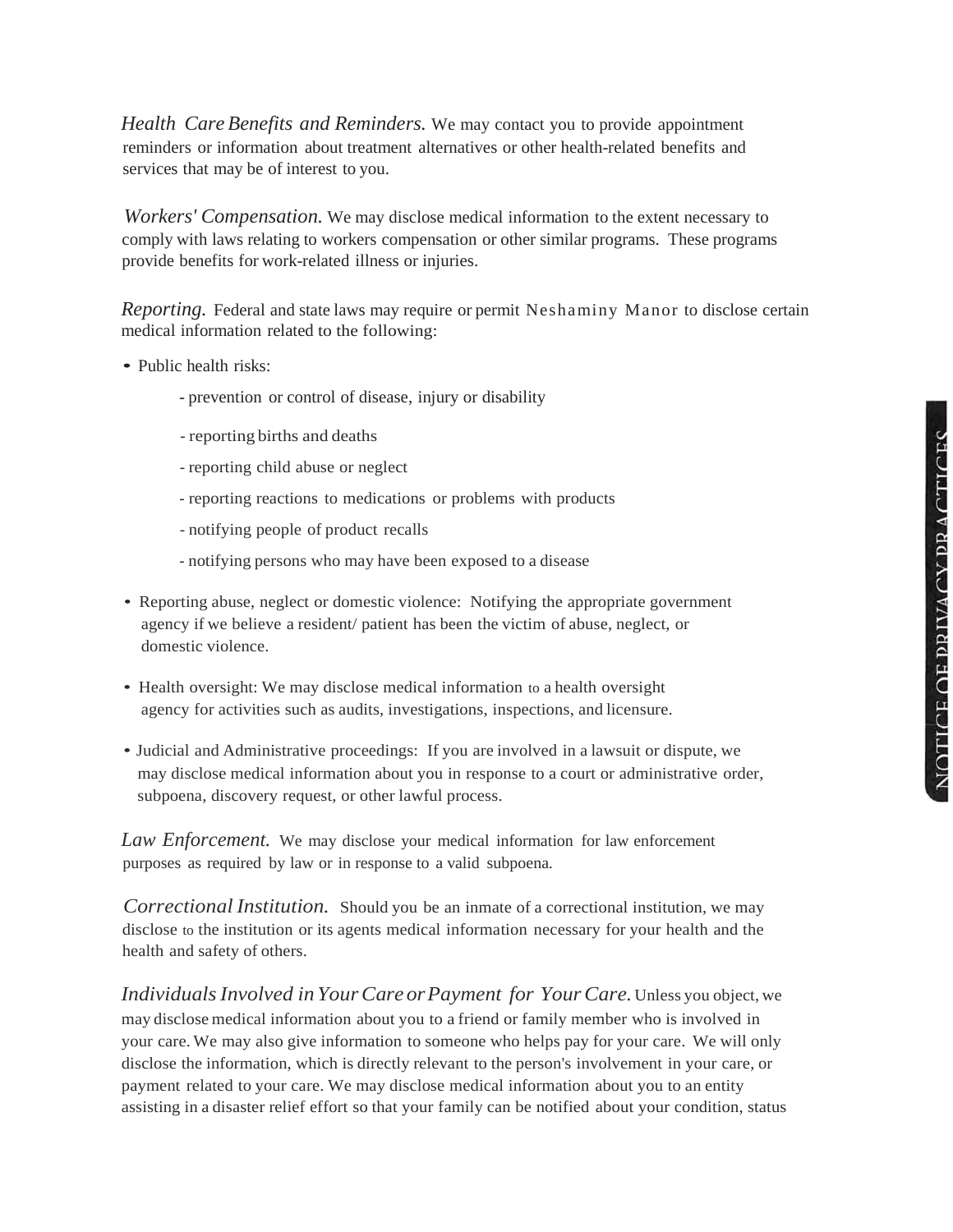and location. In addition, we may disclose medical information about you to your healthcare services providers following your discharge from the center.

*Funeral Directors, Medical Examiners, and Coroners.* We may disclose medical information to a coroner or medical examiner. This may be necessary to identify a deceased person or determine the cause of death. We may also disclose medical information to funeral directors as necessary.

*Organ and Tissue Donation.* If you are an organ donor, we may disclose medical information to organizations that handle organ procurement to facilitate donation and transplantation.

*As Required byLaw.* Neshaminy Manor may use or disclose medical information if the use or disclosure is required by law and the use or disclosure complies with and is limited to the relevant requirements of the law. Neshaminy Manor may, in accordance with the law, disclose medical information that it believes in good faith is necessary to prevent or lessen a serious and imminent threat to the health or safety of a person or public. Neshaminy Manor would disclose such information to a person reasonably able to prevent or lessen the serious and imminent threat.

## *OTHER USES OFMEDICAL INFORMATION REQUIRING WRITTEN PERMISSION*

Other uses and disclosures of medical information not covered by this notice or the laws that apply to us will be made only with your written permission. This includes most disclosures of psychotherapy notes, the use of your medical information for marketing purposes, disclosures that constitute the sale of medical information, and other uses and disclosures not described in this Notice. If you provide us permission to use or disclose medical information about you, you may revoke that permission, in writing, at any time. If you revoke your permission, we will no longer use or disclose medical information about you for the reasons covered by your written permission. You understand that we are unable to take back any disclosures we have already made with your permission, and that we are required to retain our records of the care that we provided to you. You also will be unable to revoke written permission to disclose medical information that you gave as a condition of obtaining insurance coveragewhere the law allows the insurer to contest a claim under the policy or the policy itself.

You have the right to inspect and obtain a copy of your "PHI". You may request copies of your "PHI" in either paper or electronic form. To request access, please submit a request in writing to the Privacy Officer. We will respond as soon as possible, but no later than 30 days from the date of your request. If access is denied, you will receive a denial letter. We have a right to charge a reasonable fee for providing copies of your "PHI".

You have a right to receive notice if there has been a breach of your unsecured "PHI".